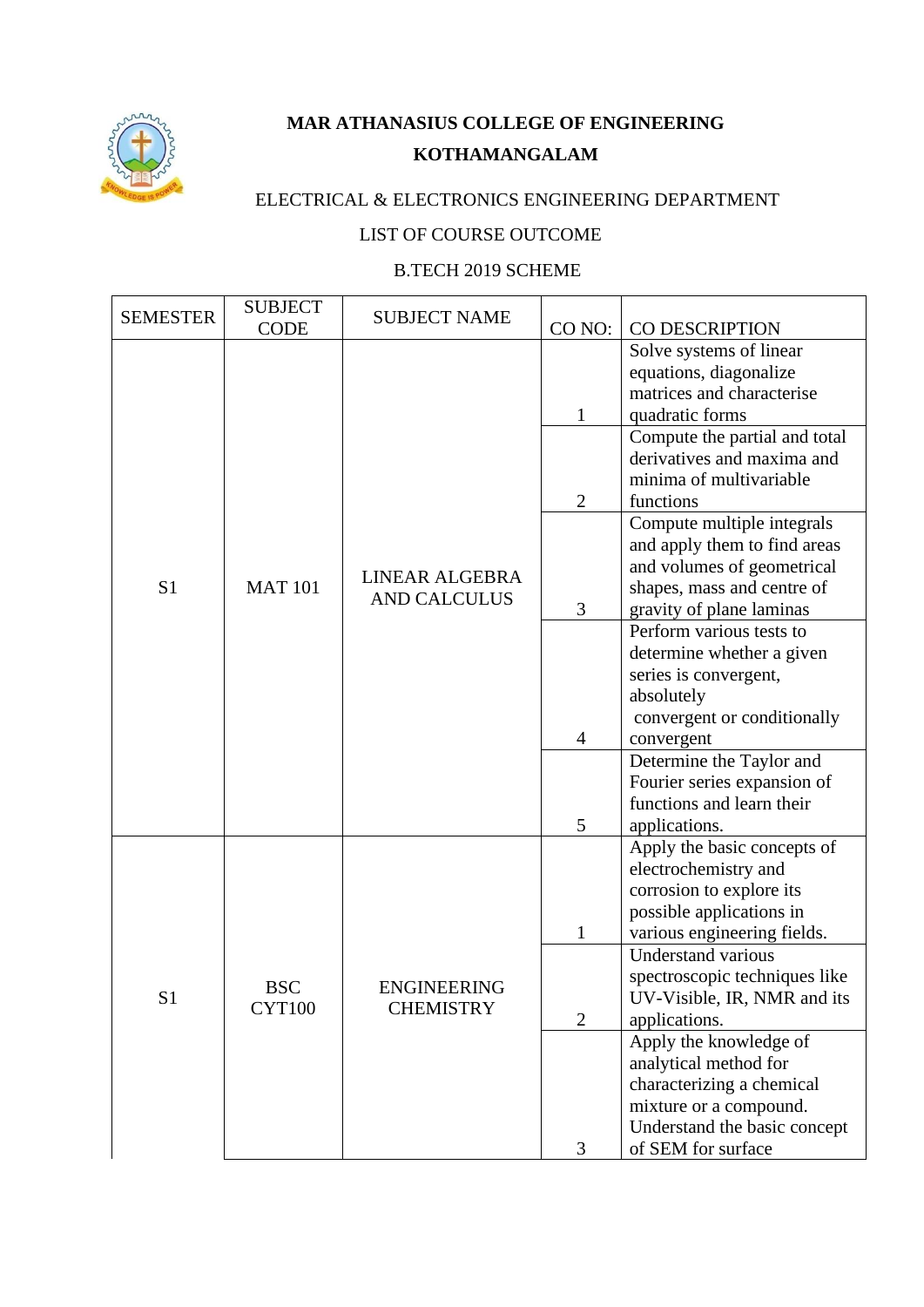|                |                |                              |                | characterisation of             |
|----------------|----------------|------------------------------|----------------|---------------------------------|
|                |                |                              |                | nanomaterials.                  |
|                |                |                              |                | Learn about the basics of       |
|                |                |                              |                | stereochemistry and its         |
|                |                |                              |                | application. Apply the          |
|                |                |                              |                | knowledge of conducting         |
|                |                |                              |                | polymers and advanced           |
|                |                |                              | 4              | polymers in engineering.        |
|                |                |                              |                | Study various types of water    |
|                |                |                              |                | treatment methods to develop    |
|                |                |                              | 5              | skills for treating wastewater. |
|                |                |                              |                | Recall principles and           |
|                |                |                              | $\mathbf{1}$   | theorems related to rigid body  |
|                |                |                              |                | mechanics                       |
|                |                |                              |                | Identify and describe the       |
|                |                |                              | $\overline{2}$ | components of system of         |
|                |                |                              |                | forces acting on the rigid body |
|                |                |                              |                | Apply the conditions of         |
|                |                | <b>ENGINEERING</b>           | 3              | equilibrium to various          |
| S <sub>1</sub> | <b>EST 100</b> | <b>MECHANICS</b>             |                | practical problems involving    |
|                |                |                              |                | different force system.         |
|                |                |                              |                | Choose appropriate theorems,    |
|                |                |                              | $\overline{4}$ | principles or formulae to       |
|                |                |                              |                | solve problems of mechanics.    |
|                |                |                              |                | Solve problems involving        |
|                |                |                              | 5              | rigid bodies, applying the      |
|                |                |                              |                | properties of distributed areas |
|                |                |                              |                | and masses                      |
|                |                |                              |                | Recall the role of civil        |
|                |                |                              |                | engineer in society and to      |
|                |                |                              | 1              | relate the various disciplines  |
|                |                |                              |                | of Civil                        |
|                |                |                              |                | Engineering.                    |
|                |                |                              |                | Explain different types of      |
|                |                |                              |                | buildings, building             |
|                |                |                              |                | components, building            |
|                |                |                              |                | materials and                   |
|                |                | <b>BASICS OF CIVIL &amp;</b> | $\overline{2}$ | building construction           |
|                | <b>EST 120</b> | <b>MECHANICAL</b>            |                | Describe the importance,        |
|                |                | <b>ENGINEERING</b>           |                | objectives and principles of    |
|                |                |                              | 3              | surveying.                      |
|                |                |                              |                | Summarise the basic             |
|                |                |                              |                | infrastructure services MEP,    |
|                |                |                              |                | HVAC, elevators, escalators     |
|                |                |                              |                | and                             |
|                |                |                              | $\overline{4}$ | ramps                           |
|                |                |                              |                | Discuss the Materials, energy   |
|                |                |                              |                | systems, water management       |
|                |                |                              |                | and environment for green       |
|                |                |                              | 5              | buildings.                      |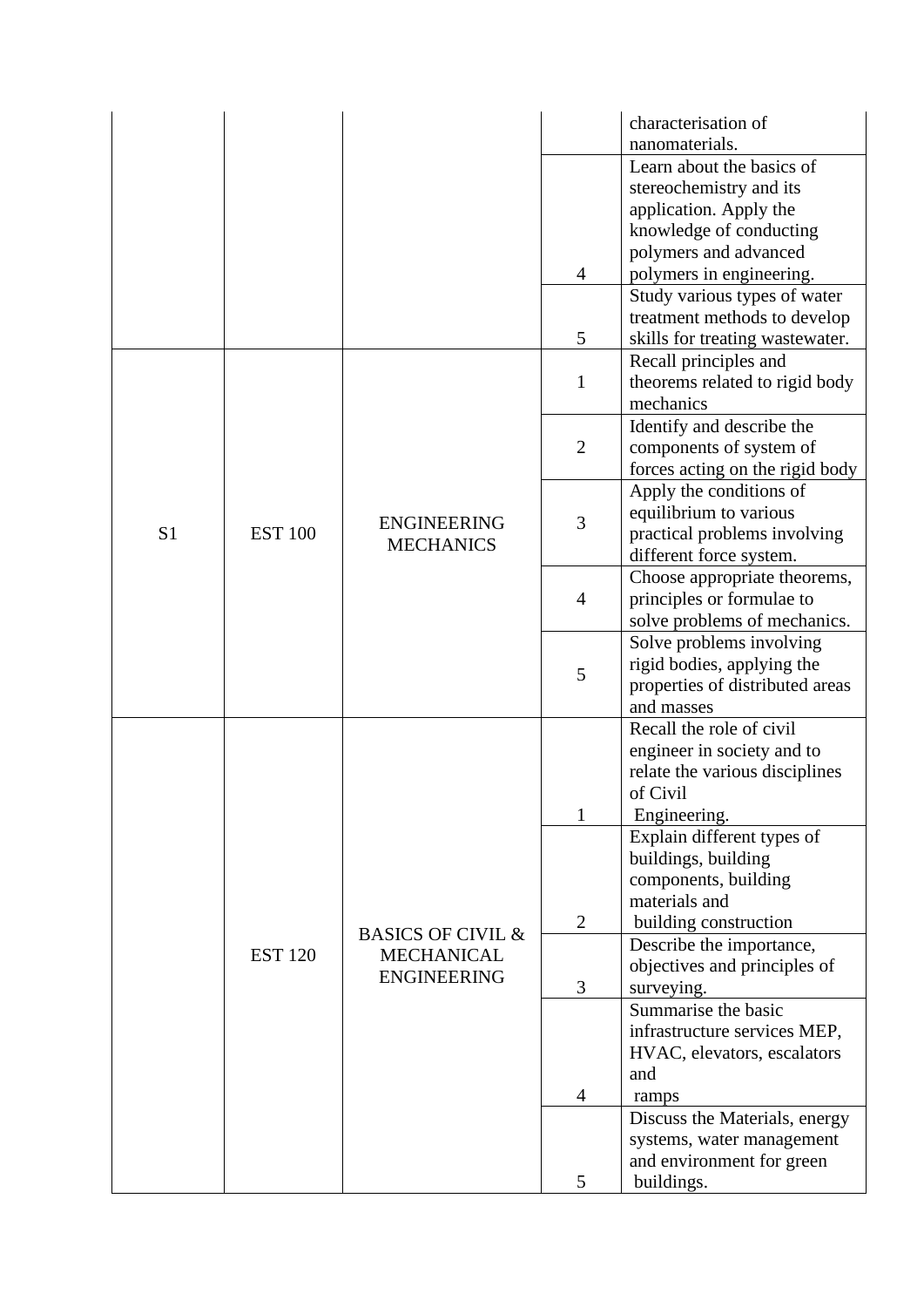|                |                |                              |                | Analyse thermodynamic<br>cycles and calculate its         |
|----------------|----------------|------------------------------|----------------|-----------------------------------------------------------|
|                |                |                              | 6              | efficiency                                                |
|                |                |                              |                | Illustrate the working and                                |
|                |                |                              | $\overline{7}$ | features of IC Engines                                    |
|                |                |                              |                | Explain the basic principles of                           |
|                |                |                              |                | Refrigeration and Air                                     |
| S <sub>1</sub> |                |                              | 8              | Conditioning                                              |
|                |                |                              |                | Describe the working of                                   |
|                |                |                              | 9              | hydraulic machines                                        |
|                |                |                              |                | Explain the working of power                              |
|                |                |                              | 10             | transmission elements                                     |
|                |                |                              |                | Describe the basic                                        |
|                |                |                              |                | manufacturing, metal joining                              |
|                |                |                              | 11             | and machining processes                                   |
|                |                |                              |                | Define and Identify different                             |
|                |                |                              |                | life skills required in personal                          |
|                |                |                              | 1              | and professional life                                     |
|                |                |                              |                | Develop an awareness of the                               |
|                |                |                              |                | self and apply well-defined                               |
|                |                |                              | $\overline{2}$ | techniques to cope with                                   |
|                |                |                              |                | emotions and stress.                                      |
| S <sub>1</sub> | <b>HUN 101</b> | Life skills                  |                | Explain the basic mechanics<br>of effective communication |
|                |                |                              |                |                                                           |
|                |                |                              | 3              | and demonstrate these through<br>presentations            |
|                |                |                              |                | Take part in group discussions                            |
|                |                |                              |                | and to understand the basics                              |
|                |                |                              | $\overline{4}$ | of teamwork and leadership                                |
|                |                |                              |                | Use appropriate thinking and                              |
|                |                |                              |                | problem solving techniques to                             |
|                |                |                              | 5              | solve new problems                                        |
|                |                |                              |                | Understand and practice                                   |
|                |                |                              |                | different techniques of                                   |
|                |                |                              |                | quantitative chemical analysis                            |
|                |                |                              |                | to generate experimental skills                           |
|                |                |                              |                | and apply these skills to                                 |
|                |                |                              | 1              | various analyses                                          |
|                |                |                              |                | Develop skills relevant to                                |
|                |                |                              |                | synthesize organic polymers                               |
| S <sub>1</sub> | <b>CYL 120</b> | <b>Engineering Chemistry</b> |                | and acquire the practical skill                           |
|                |                | Lab                          |                | to use TLC for the                                        |
|                |                |                              | $\overline{2}$ | identification of drugs                                   |
|                |                |                              |                | Develop the ability to                                    |
|                |                |                              |                | understand and explain the                                |
|                |                |                              |                | use of modern spectroscopic                               |
|                |                |                              |                | techniques for analysing and                              |
|                |                |                              |                | interpreting the IR spectra and                           |
|                |                |                              |                | NMR spectra of some organic                               |
|                |                |                              | 3              | compounds                                                 |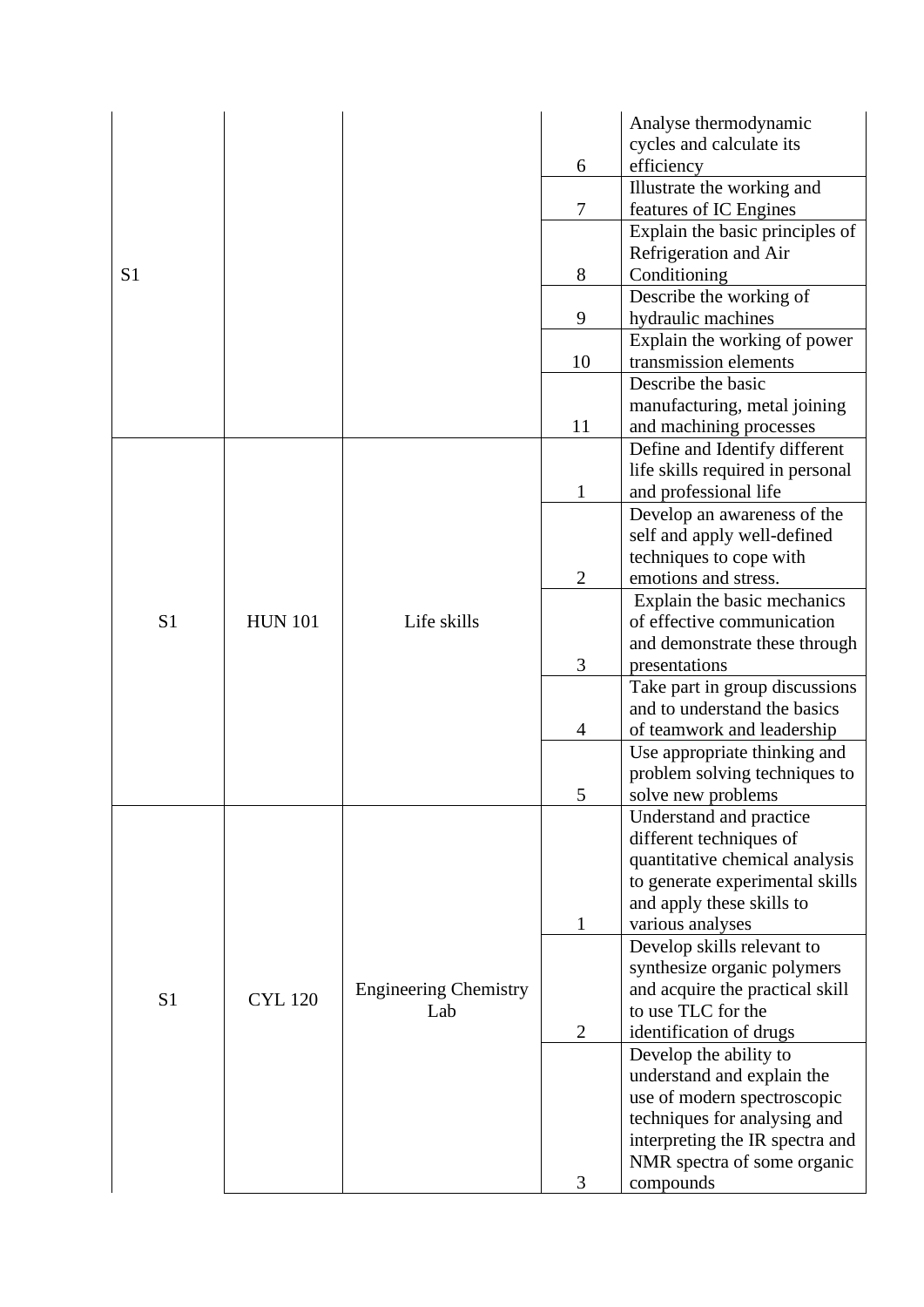|                |                |                    | 4              | Acquire the ability to<br>understand, explain and use<br>instrumental techniques for<br>chemical analysis                  |
|----------------|----------------|--------------------|----------------|----------------------------------------------------------------------------------------------------------------------------|
|                |                |                    | 5              | Learn to design and carry out<br>scientific experiments as well<br>as accurately record and<br>analyze the results of such |
|                |                |                    |                | experiments<br>Function as a member of a<br>team, communicate                                                              |
|                |                |                    |                | effectively and engage in<br>further learning. Also<br>understand how chemistry<br>addresses social, economical            |
|                |                |                    | 6              | and environmental problems<br>and why it is an integral part<br>of curriculum                                              |
|                |                |                    |                | Name different devices and<br>tools used for civil                                                                         |
|                |                |                    | $\mathbf{1}$   | engineering measurements                                                                                                   |
|                |                |                    |                | Explain the use of various                                                                                                 |
|                |                |                    | $\overline{2}$ | tools and devices for various<br>field measurements                                                                        |
|                |                |                    |                | Demonstrate the steps                                                                                                      |
|                |                |                    |                | involved in basic civil                                                                                                    |
|                |                |                    |                | engineering activities like plot                                                                                           |
|                |                |                    |                | measurement, setting out                                                                                                   |
|                | <b>ESL 120</b> |                    |                | operation, evaluating the<br>natural profile of land,                                                                      |
|                |                |                    |                | plumbing                                                                                                                   |
|                |                | Civil & Mechanical |                | and undertaking simple                                                                                                     |
| S <sub>1</sub> |                |                    | 3              | construction work.                                                                                                         |
|                |                | Workshop           |                | Choose materials and methods                                                                                               |
|                |                |                    |                | required for basic civil<br>engineering activities like                                                                    |
|                |                |                    |                | field                                                                                                                      |
|                |                |                    |                | measurements, masonry work                                                                                                 |
|                |                |                    | $\overline{4}$ | and plumbing.                                                                                                              |
|                |                |                    |                | Compare different techniques<br>and devices used in civil                                                                  |
|                |                |                    | 5              | engineering measurements                                                                                                   |
|                |                |                    |                | <b>Identify Basic Mechanical</b>                                                                                           |
|                |                |                    |                | workshop operations in                                                                                                     |
|                |                |                    |                | accordance with the material                                                                                               |
|                |                |                    |                | and                                                                                                                        |
|                |                |                    | 6              | objects<br>Apply appropriate Tools and                                                                                     |
|                |                |                    | 7              | Instruments with respect to                                                                                                |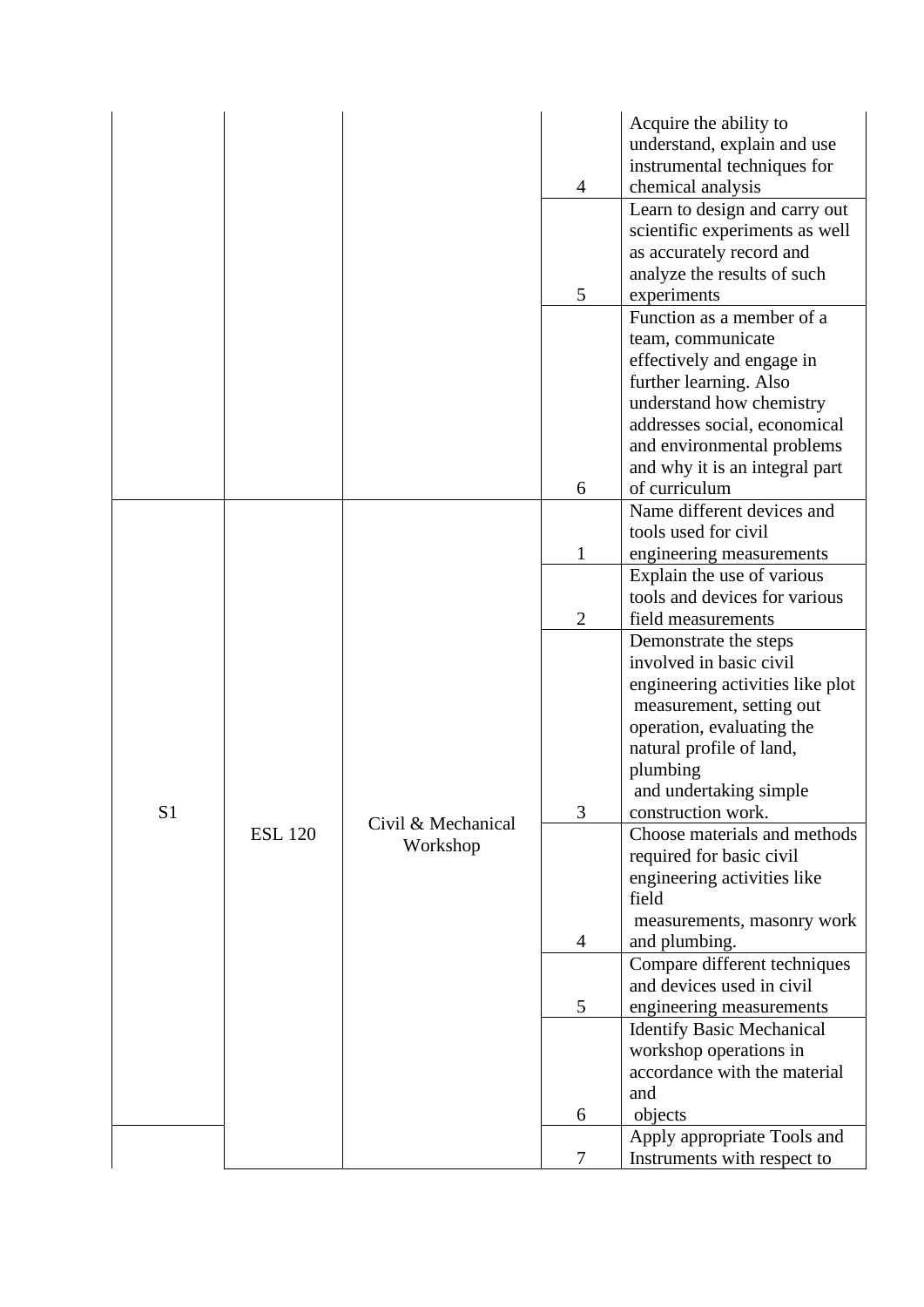|                |                |                      |                                                            | the mechanical workshop<br>trades                                                    |
|----------------|----------------|----------------------|------------------------------------------------------------|--------------------------------------------------------------------------------------|
|                |                |                      |                                                            | Apply appropriate safety<br>measures with respect to the                             |
|                |                |                      | 8                                                          | mechanical workshop trades                                                           |
|                |                |                      |                                                            | Compute the derivatives and<br>line integrals of vector<br>functions and learn their |
|                |                |                      | $\mathbf{1}$                                               | applications                                                                         |
|                |                |                      |                                                            | Evaluate surface and volume                                                          |
|                |                |                      |                                                            | integrals and learn their inter-                                                     |
|                |                |                      | $\overline{2}$                                             | relations and applications                                                           |
|                |                | VECTOR CALCULUS,     |                                                            | Solve homogeneous and non-                                                           |
| S <sub>2</sub> | <b>MAT 102</b> | <b>DIFFERENTIAL</b>  |                                                            | homogeneous linear                                                                   |
|                |                | <b>EQUATIONS AND</b> |                                                            | differential equation with                                                           |
|                |                | <b>TRANSFORMS</b>    | 3                                                          | constant coefficients.                                                               |
|                |                |                      |                                                            | Compute Laplace transform                                                            |
|                |                |                      |                                                            | and apply them to solve odes                                                         |
|                |                |                      | 4                                                          | arising in engineering.<br>Determine the Fourier                                     |
|                |                |                      |                                                            | transforms of functions and                                                          |
|                |                |                      |                                                            | apply them to solve problems                                                         |
|                |                |                      | 5                                                          | arising in engineering.                                                              |
|                |                |                      |                                                            | Compute the quantitative                                                             |
|                |                |                      |                                                            | aspects of waves and                                                                 |
|                |                |                      |                                                            | oscillations in engineering                                                          |
|                |                |                      | 1                                                          | systems.                                                                             |
|                |                |                      |                                                            | Apply the interaction of light                                                       |
|                |                |                      |                                                            | with matter through                                                                  |
|                |                |                      |                                                            | interference, diffraction and                                                        |
|                |                |                      |                                                            | identify these phenomena in<br>different natural optical                             |
|                |                |                      |                                                            | processes and optical                                                                |
|                |                |                      |                                                            |                                                                                      |
|                |                |                      | $\overline{2}$<br>instruments.<br>Analyze the behaviour of |                                                                                      |
|                |                |                      |                                                            | matter in the atomic and                                                             |
| S <sub>2</sub> | <b>PHT 100</b> | <b>ENGINEERING</b>   |                                                            | subatomic level through the                                                          |
|                |                | PHYSICS A            |                                                            | principles of quantum                                                                |
|                |                |                      |                                                            | mechanics to perceive the                                                            |
|                |                |                      |                                                            | microscopic processes in                                                             |
|                |                |                      | 3                                                          | electronic devices.                                                                  |
|                |                |                      |                                                            | Classify the properties of                                                           |
|                |                |                      |                                                            | magnetic materials and apply                                                         |
|                |                |                      |                                                            | vector calculus to static                                                            |
|                |                |                      |                                                            | magnetic fields and use<br>Maxwell's equations to                                    |
|                |                |                      | $\overline{4}$                                             | diverse engineering problems                                                         |
|                |                |                      |                                                            | Analyze the principles behind                                                        |
|                |                |                      |                                                            | various superconducting                                                              |
|                |                |                      | 5                                                          | applications, explain the                                                            |
|                |                |                      |                                                            |                                                                                      |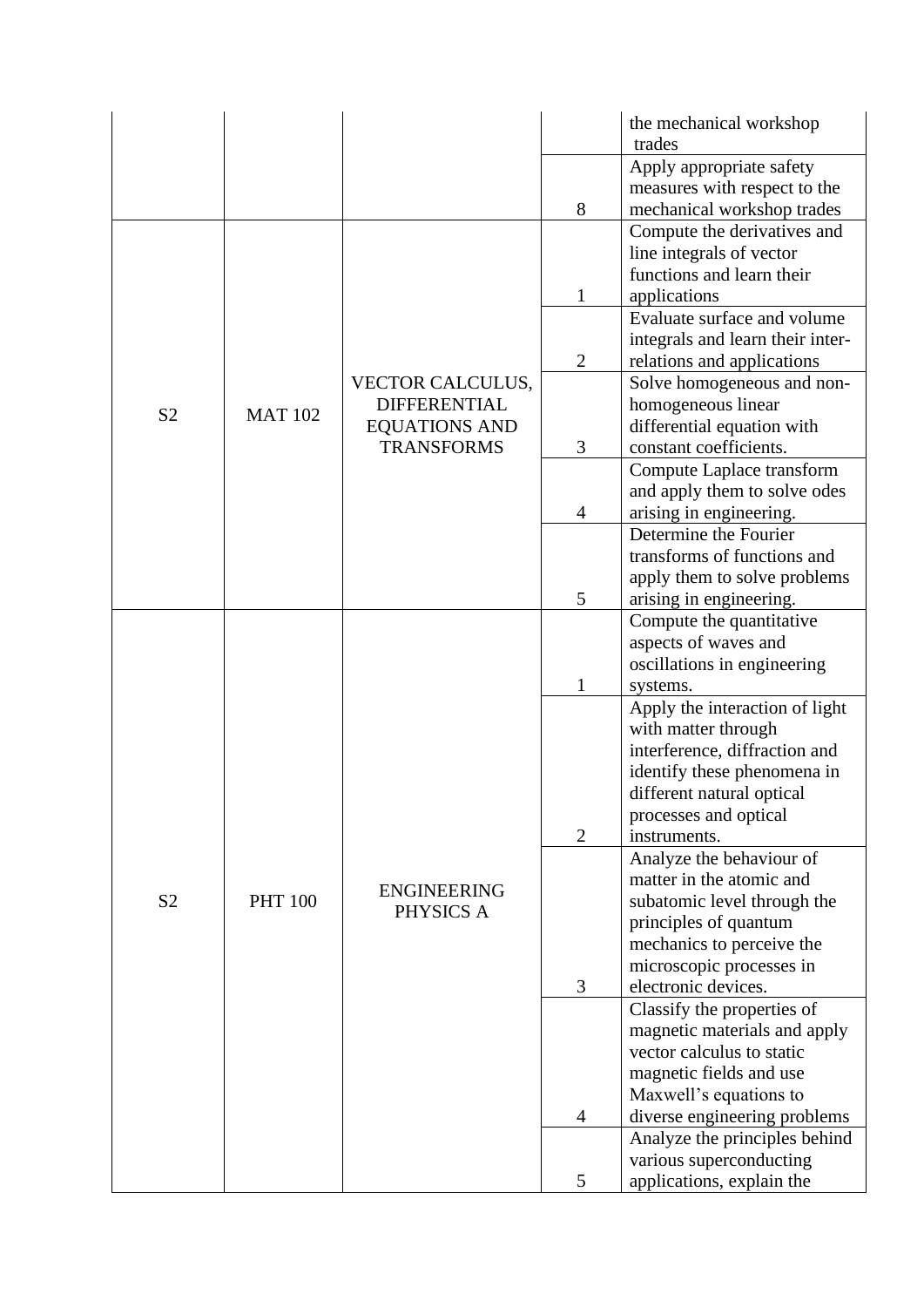|                |                |                         |                | working of solid state lighting<br>devices and fibre optic      |
|----------------|----------------|-------------------------|----------------|-----------------------------------------------------------------|
|                |                |                         |                | communication system                                            |
|                |                |                         |                | Draw the projection of points<br>and lines located in different |
|                |                |                         | $\mathbf{1}$   | quadrants                                                       |
|                |                |                         |                | Prepare multiview                                               |
|                |                |                         |                | orthographic projections of                                     |
|                |                |                         |                | objects by visualizing them in                                  |
|                |                |                         |                | different                                                       |
|                |                |                         | $\overline{2}$ | positions                                                       |
|                |                |                         |                | Draw sectional views and<br>develop surfaces of a given         |
|                |                | <b>ENGINEERING</b>      | 3              | object                                                          |
| S <sub>2</sub> | <b>EST 110</b> | <b>GRAPHICS</b>         |                | Prepare pictorial drawings                                      |
|                |                |                         |                | using the principles of                                         |
|                |                |                         |                | isometric and perspective                                       |
|                |                |                         |                | projections to                                                  |
|                |                |                         |                | visualize objects in three                                      |
|                |                |                         | 4              | dimensions                                                      |
|                |                |                         |                | Convert 3D views to                                             |
|                |                |                         | 5              | orthographic views                                              |
|                |                |                         |                | Obtain multiview projections                                    |
|                |                |                         |                | and solid models of objects                                     |
|                |                |                         | 6              | using CAD tools                                                 |
|                |                | <b>BASICS OF</b>        |                | Apply fundamental concepts<br>and circuit laws to solve         |
|                |                |                         | 1              | simple DC electric circuits                                     |
|                |                |                         |                | Develop and solve models of                                     |
|                |                |                         | $\overline{2}$ | magnetic circuits                                               |
|                |                |                         |                | Apply the fundamental laws                                      |
|                |                |                         |                | of electrical engineering to                                    |
| S <sub>2</sub> | <b>EST 130</b> | <b>ELECTRICAL &amp;</b> |                | solve simple ac circuits in                                     |
|                |                | <b>ELECTRONICS</b>      | 3              | steady state                                                    |
|                |                | <b>ENGINEERING</b>      |                | Describe working of a voltage                                   |
|                |                |                         | $\overline{4}$ | amplifier                                                       |
|                |                |                         |                | Outline the principle of an                                     |
|                |                |                         | 5              | electronic instrumentation                                      |
|                |                |                         |                | system<br>Explain the principle of radio                        |
|                |                |                         | 6              | and cellular communication                                      |
|                |                |                         |                | Develop vocabulary and                                          |
|                |                |                         |                | language skills relevant to                                     |
|                |                |                         | $\mathbf{1}$   | engineering as a profession                                     |
|                |                | PROFESSIONAL            |                | Analyze, interpret and                                          |
| S <sub>2</sub> | <b>HUN 102</b> | <b>COMMUNICATION</b>    |                | effectively summarize a                                         |
|                |                |                         | $\overline{2}$ | variety of textual content                                      |
|                |                |                         |                | Create effective technical                                      |
|                |                |                         | 3              | presentations                                                   |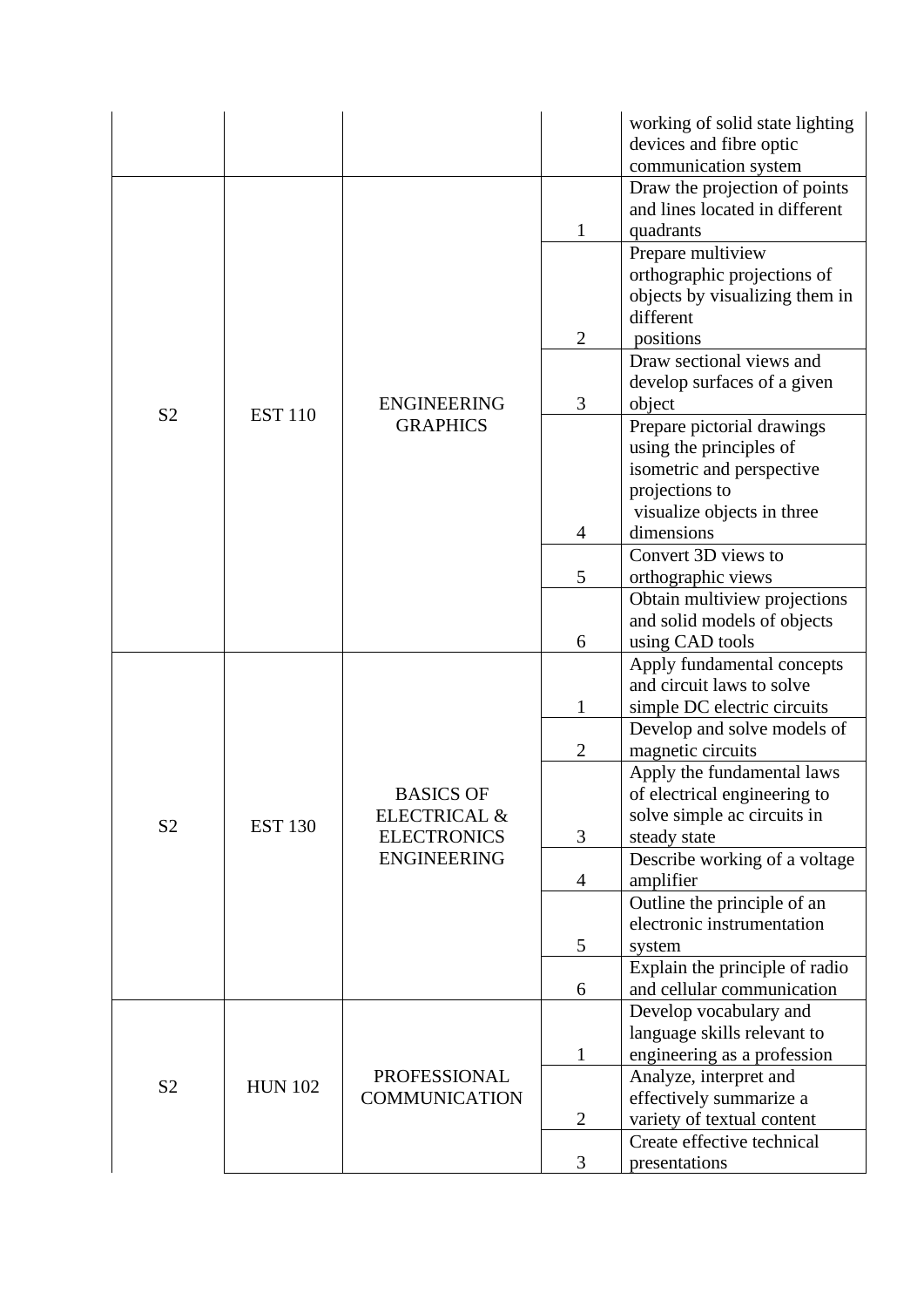|                |                |                                   | 4              | Discuss a given technical/non-<br>technical topic in a group<br>setting and arrive at<br>generalizations/consensus                                                                                               |
|----------------|----------------|-----------------------------------|----------------|------------------------------------------------------------------------------------------------------------------------------------------------------------------------------------------------------------------|
|                |                |                                   | 5              | Identify drawbacks in<br>listening patterns and apply<br>listening techniques for<br>specific needs                                                                                                              |
|                |                |                                   | 6              | Create professional and<br>technical documents that are<br>clear and adhering to all the<br>necessary conventions                                                                                                |
|                |                |                                   | $\mathbf{1}$   | Develop readable* C<br>programs with branching and<br>looping statements which uses<br>Arithmetic, Logical,<br><b>Relational or Bitwise</b><br>operators.                                                        |
| S <sub>2</sub> | <b>EST 102</b> | PROGRAMMING IN<br>C               | $\overline{2}$ | Write readable* C programs<br>with arrays, structures or<br>unions for storing the data to<br>be processes.                                                                                                      |
|                |                |                                   | 3              | Divide a given computational<br>problem into number of<br>modules and develop a<br>readable multi-function C<br>program by using recursion if<br>required, to find the solution<br>to the computational problem. |
|                |                |                                   | $\overline{4}$ | Write readable* C programs<br>which use pointers for array<br>processing and parameter<br>passing.                                                                                                               |
|                |                |                                   | 5              | Develop readable* C<br>programs with files for<br>reading input and storing<br>output.                                                                                                                           |
|                |                |                                   | 1              | Develop<br>analytical/experimental skills<br>and impart prerequisite hands<br>on experience for engineering<br>laboratories                                                                                      |
| S <sub>2</sub> | <b>PHL 120</b> | <b>ENGINEERING</b><br>PHYSICS LAB | $\overline{2}$ | Understand the need for<br>precise measurement practices<br>for data recording                                                                                                                                   |
|                |                |                                   | 3              | Understand the principle,<br>concept, working and<br>applications of relevant<br>technologies and comparison                                                                                                     |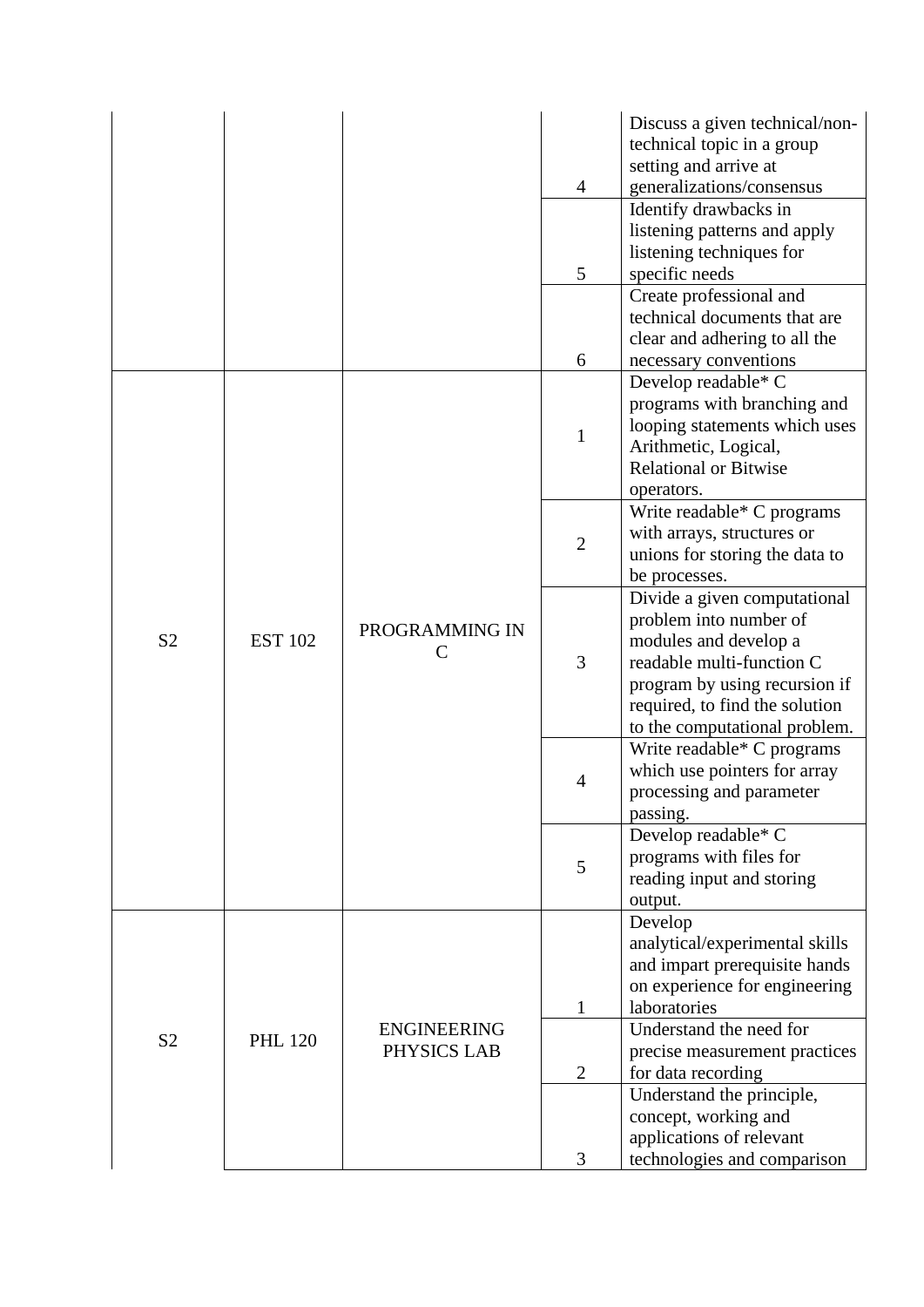|                |                |                                                                  |                | of results with theoretical<br>calculations                                                                           |
|----------------|----------------|------------------------------------------------------------------|----------------|-----------------------------------------------------------------------------------------------------------------------|
|                |                |                                                                  | $\overline{4}$ | Analyze the techniques and<br>skills associated with modern<br>scientific tools such as lasers<br>and fiber optics    |
|                |                |                                                                  |                | Develop basic communication<br>skills through working in<br>groups in performing the<br>laboratory experiments and by |
|                |                |                                                                  | 5              | interpreting the results                                                                                              |
|                |                |                                                                  |                | Demonstrate safety measures                                                                                           |
|                |                |                                                                  | 1              | against electric shocks.                                                                                              |
|                |                |                                                                  |                | Identify the tools used for<br>electrical wiring, electrical                                                          |
|                |                |                                                                  |                | accessories, wires, cables,                                                                                           |
|                |                |                                                                  |                | batteries and standard                                                                                                |
|                |                |                                                                  | $\overline{2}$ | symbols                                                                                                               |
|                |                |                                                                  |                | Develop the connection                                                                                                |
|                |                | <b>ELECTRICAL &amp;</b><br><b>ELECTRONICS</b><br><b>WORKSHOP</b> |                | diagram, identify the suitable                                                                                        |
| S <sub>2</sub> | <b>ESL 130</b> |                                                                  |                | accessories and materials                                                                                             |
|                |                |                                                                  |                | necessary for wiring simple                                                                                           |
|                |                |                                                                  |                | lighting circuits for domestic                                                                                        |
|                |                |                                                                  | 3              | buildings                                                                                                             |
|                |                |                                                                  |                | Identify and test various                                                                                             |
|                |                |                                                                  | 4              | electronic components                                                                                                 |
|                |                |                                                                  | 5              | Draw circuit schematics with<br><b>EDA</b> tools                                                                      |
|                |                |                                                                  |                | Assemble and test electronic                                                                                          |
|                |                |                                                                  | 6              | circuits on boards                                                                                                    |
|                |                |                                                                  |                | Understand the concept and                                                                                            |
|                |                |                                                                  | 1              | the solution of partial                                                                                               |
|                |                |                                                                  |                | differential equation.                                                                                                |
|                |                |                                                                  |                | Analyse and solve one                                                                                                 |
|                |                |                                                                  | $\overline{2}$ | dimensional wave equation                                                                                             |
|                |                |                                                                  |                | and heat equation.                                                                                                    |
|                |                |                                                                  |                | Understand complex                                                                                                    |
|                |                |                                                                  |                | functions, its continuity                                                                                             |
|                |                | <b>Partial Differential</b>                                      | 3              | differentiability with the use<br>of Cauchy-Riemann                                                                   |
| S <sub>3</sub> | <b>MAT201</b>  | <b>Equation And Complex</b>                                      |                | equations.                                                                                                            |
|                |                | Analysis                                                         |                | Evaluate complex integrals                                                                                            |
|                |                |                                                                  |                | using Cauchy's integral                                                                                               |
|                |                |                                                                  |                | theorem and Cauchy's                                                                                                  |
|                |                |                                                                  | $\overline{4}$ | integral formula, understand                                                                                          |
|                |                |                                                                  |                | the series expansion of                                                                                               |
|                |                |                                                                  |                | analytic function                                                                                                     |
|                |                |                                                                  |                | Understand the series                                                                                                 |
|                |                |                                                                  | 5              | expansion of complex                                                                                                  |
|                |                |                                                                  |                | function about a singularity                                                                                          |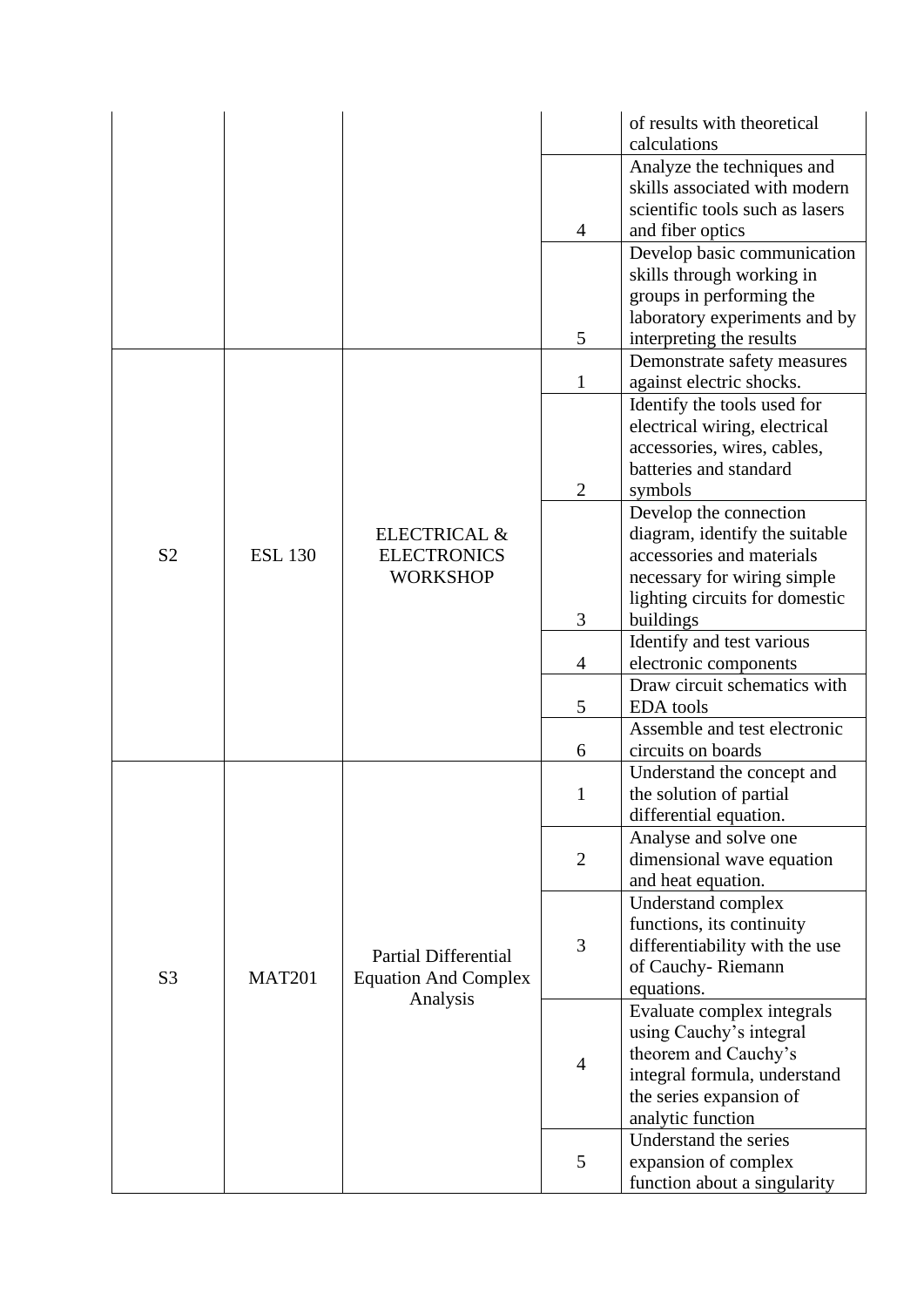|                |                |                                        |                | and Apply residue theorem to<br>compute several kinds of real<br>integrals.                                                                                                      |
|----------------|----------------|----------------------------------------|----------------|----------------------------------------------------------------------------------------------------------------------------------------------------------------------------------|
| S <sub>3</sub> |                |                                        | 1              | Explain the characteristics of<br>management in the<br>contemporary context<br>(Cognitive<br>Knowledge level:<br>Understand).                                                    |
|                |                |                                        | $\overline{2}$ | Describe the functions of<br>management (Cognitive<br>Knowledge level:<br>Understand)                                                                                            |
|                | <b>EET 201</b> | <b>CIRCUITS AND</b><br><b>NETWORKS</b> | 3              | Demonstrate ability in<br>decision making process and<br>productivity analysis<br>(Cognitive<br>Knowledge level:<br>Understand).                                                 |
| S <sub>3</sub> |                |                                        | $\overline{4}$ | Illustrate project management<br>technique and develop a<br>project schedule (Cognitive<br>Knowledge level: Apply).                                                              |
|                |                |                                        | 5              | Summarize the functional<br>areas of management and<br>Comprehend the concept of<br>entrepreneurship and create<br>business plans (Cognitive<br>Knowledge level:<br>Understand). |
|                |                |                                        | $\mathbf{1}$   | Choose appropriate<br>instruments for the<br>measurement of AC & DC<br>voltage and current and<br>analyze the factors affecting<br>performance of measuring<br>system.           |
| S <sub>3</sub> | <b>EET 203</b> | <b>MEASUREMENTS</b><br><b>AND</b>      | $\overline{2}$ | Explain the operating<br>principle of power and energy<br>measurement.                                                                                                           |
|                |                | <b>INSTRUMENTATION</b>                 |                | Describe the operating<br>principle of DC and AC<br>bridges and understand the                                                                                                   |
|                |                |                                        | 3              | calibration of various meters.<br>Outline the principles of<br>operation of Magnetic                                                                                             |
|                |                |                                        | 4              | measurement systems.<br>Understand the operating                                                                                                                                 |
|                |                |                                        | 5              | principles of basic building                                                                                                                                                     |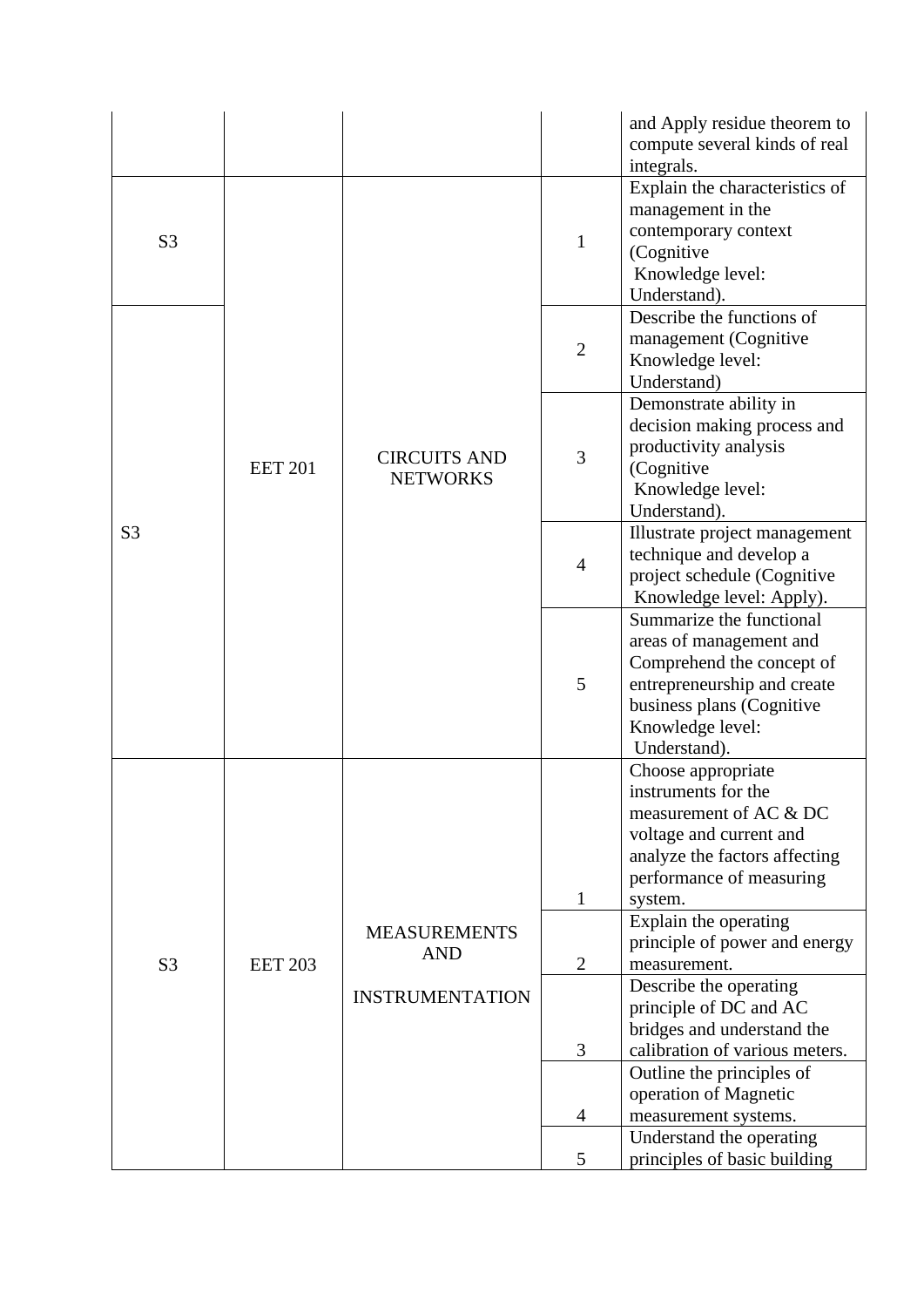|                |                |                                      |                | blocks of digital systems,<br>recording and display units.                                                                |
|----------------|----------------|--------------------------------------|----------------|---------------------------------------------------------------------------------------------------------------------------|
|                |                |                                      | $\mathbf{1}$   | An understanding of the basic<br>concepts of biasing and<br>stability factor of BJT<br>transistors and their design       |
|                |                |                                      | $\overline{2}$ | An understanding of the basic<br>concepts of biasing and<br>stability factor of BJT<br>transistors and their design       |
| S <sub>3</sub> | <b>EET 205</b> | <b>ANALOG</b><br><b>ELECTRONICS</b>  | 3              | Ability to analyze various<br>power amplifier circuits and<br>oscillator circuits using BJT.                              |
|                |                |                                      | $\overline{4}$ | An understanding of the basic<br>concepts of Operational<br>Amplifier, its characteristics<br>and applications.           |
|                |                |                                      | 5              | An understanding of the basic<br>concepts of Operational<br>Amplifier, its characteristics<br>and applications.           |
| S <sub>3</sub> | <b>HUT200</b>  | <b>PROFESSIONAL</b><br><b>ETHICS</b> | $\mathbf{1}$   | Understand the core values<br>that shape the ethical behavior<br>of a professional.                                       |
|                |                |                                      | $\overline{2}$ | Adopt a good character and<br>follow an ethical life.                                                                     |
|                |                |                                      | 3              | Explain the role and<br>responsibility in technological<br>development by keeping<br>personal ethics and legal<br>ethics. |
|                |                |                                      | $\overline{4}$ | Solve moral and ethical<br>problems through exploration<br>and assessment by established<br>experiments.                  |
|                |                |                                      | 5              | Apply the knowledge of<br>human values and social<br>values to contemporary<br>ethical values and global<br>issues.       |
| S <sub>3</sub> |                |                                      | $\mathbf{1}$   | Understand the relevance and<br>the concept of sustainability<br>and the global initiatives in<br>this direction          |
|                |                | <b>Sustainable Engineering</b>       | $\overline{2}$ | Explain the different types of<br>environmental pollution<br>problems and their sustainable<br>solutions                  |
|                |                |                                      | 3              | Explain the environmental<br>regulations and standards                                                                    |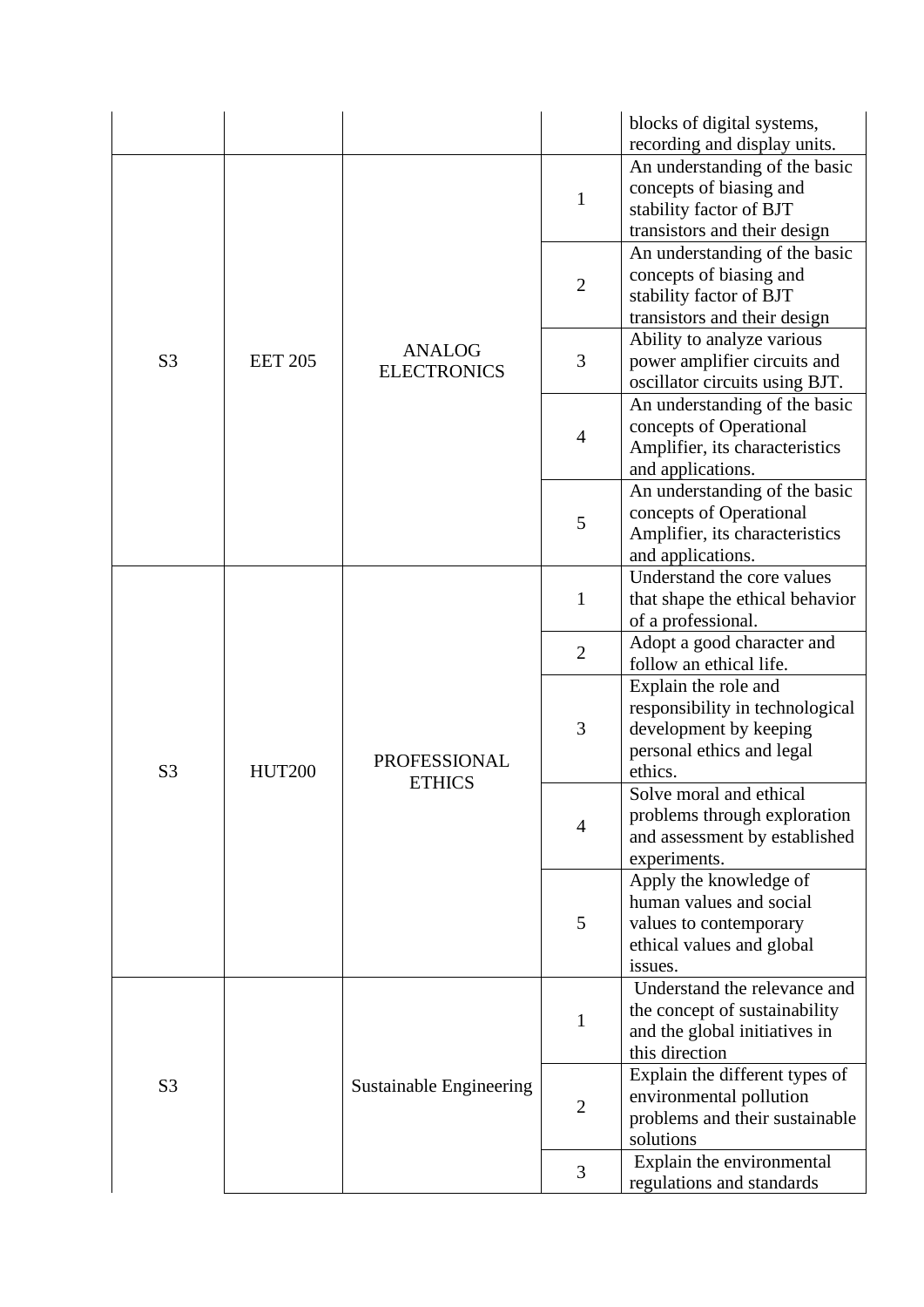|                |                |                                                   | $\overline{4}$ | Outline the concepts related to<br>conventional and non-                                                                                                                                             |
|----------------|----------------|---------------------------------------------------|----------------|------------------------------------------------------------------------------------------------------------------------------------------------------------------------------------------------------|
|                |                |                                                   | 5              | conventional energy<br>Demonstrate the broad<br>perspective of sustainable<br>practices by utilizing<br>engineering knowledge and<br>principles                                                      |
| S <sub>3</sub> |                |                                                   | $\mathbf{1}$   | Analyse voltage current<br>relations of RLC circuits and<br>the characteristics of various<br>types of transducer systems.<br>Also develop the team<br>management and<br>documentation capabilities. |
|                |                |                                                   | $\overline{2}$ | Verify DC network theorems<br>by setting up various electric<br>circuits                                                                                                                             |
|                | <b>EEL 201</b> | <b>CIRCUITS AND</b><br><b>MEASUREMENTS</b><br>LAB | 3              | Calibrate various meters used<br>in electrical systems and<br>measure power in a single and<br>three phase circuits by various<br>methods                                                            |
|                |                |                                                   | $\overline{4}$ | Determine electrical<br>parameters using various<br>bridges and analyse the<br>performance of various<br>electronic devices for an<br>instrumentation system.                                        |
|                |                |                                                   | 5              | Determine magnetic<br>characteristics of different<br>electrical devices                                                                                                                             |
|                |                |                                                   | $\mathbf{1}$   | Understand the basic concepts<br>of analog electronic circuits<br>and hence to design rectifier<br>circuits, clipping and<br>clamping circuits                                                       |
| S <sub>3</sub> |                |                                                   | $\overline{2}$ | Ability to understand and<br>design amplifier and oscillator<br>circuits                                                                                                                             |
|                | <b>EEL 203</b> | <b>ANALOG</b><br><b>ELECTRONICS LAB</b>           | 3              | Ability to design and analyze<br>various voltage regulators and<br>to simulate electronic circuits<br>using PSPICE                                                                                   |
|                |                |                                                   | $\overline{4}$ | Gain the ability to design and<br>implement various waveform<br>generation linear integrated<br>circuits using Opamp and to<br>design and develop oscillator                                         |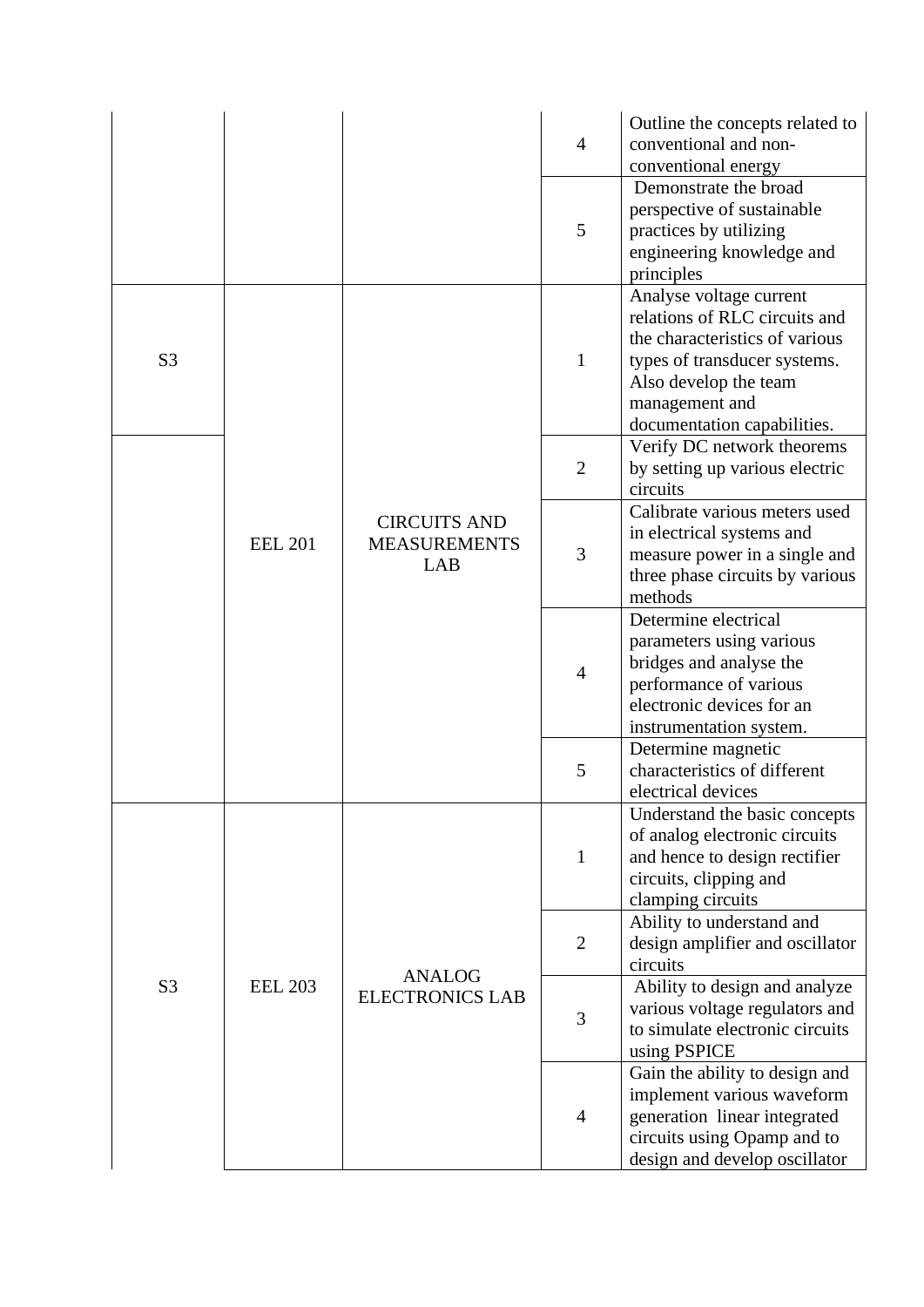|                |                |                                                           |                | and precision rectifier using<br>Opamp                                                                                                                                   |
|----------------|----------------|-----------------------------------------------------------|----------------|--------------------------------------------------------------------------------------------------------------------------------------------------------------------------|
|                |                |                                                           | 5              | Gain the ability to design and<br>implement multivibrator<br>circuits using IC 555 and the<br>Schmitt trigger circuit                                                    |
|                |                |                                                           | $\mathbf{1}$   | Illustrate various conventional<br>sources of energy generation                                                                                                          |
|                |                | <b>INTRODUCTION TO</b>                                    | $\overline{2}$ | Analyse the economics of<br>power generation and power<br>factor improvement                                                                                             |
| S <sub>3</sub> | <b>EET 283</b> | <b>POWER</b><br><b>ENGINEERING</b><br>(MINOR)             | 3              | Design mechanical<br>parameters of a transmission<br>system.                                                                                                             |
|                |                |                                                           | $\overline{4}$ | Design electrical parameters<br>of a transmission system.                                                                                                                |
|                |                |                                                           | 5              | Classify different types of ac<br>and dc distribution systems.                                                                                                           |
|                |                |                                                           | $\mathbf{1}$   | Understand the concept,<br>properties and important<br>models of discrete random<br>variables and, using them,<br>analyse suitable random<br>phenomena.                  |
|                | <b>MAT 204</b> | Probability, Random<br>Processes and<br>Numerical methods | $\overline{2}$ | Understand the concept,<br>properties and important<br>models of continuous random<br>variables and, using them,<br>analyse suitable random<br>phenomena.                |
| S <sub>4</sub> |                |                                                           | 3              | Analyse random processes<br>using autocorrelation, power<br>spectrum and Poisson process<br>model as appropriate.                                                        |
|                |                |                                                           | $\overline{4}$ | Compute roots of equations,<br>evaluate definite integrals and<br>perform interpolation on<br>given numerical data using<br>standard numerical techniques                |
|                |                |                                                           | 5              | Apply standard numerical<br>techniques for solving<br>systems of equations, fitting<br>curves on given numerical<br>data and solving ordinary<br>differential equations. |
| <b>S4</b>      | <b>EET202</b>  | DC MACHINES AND<br><b>TRANSFORMERS</b>                    | 1              | Ability to describe the<br>constructional details of DC<br>machines.                                                                                                     |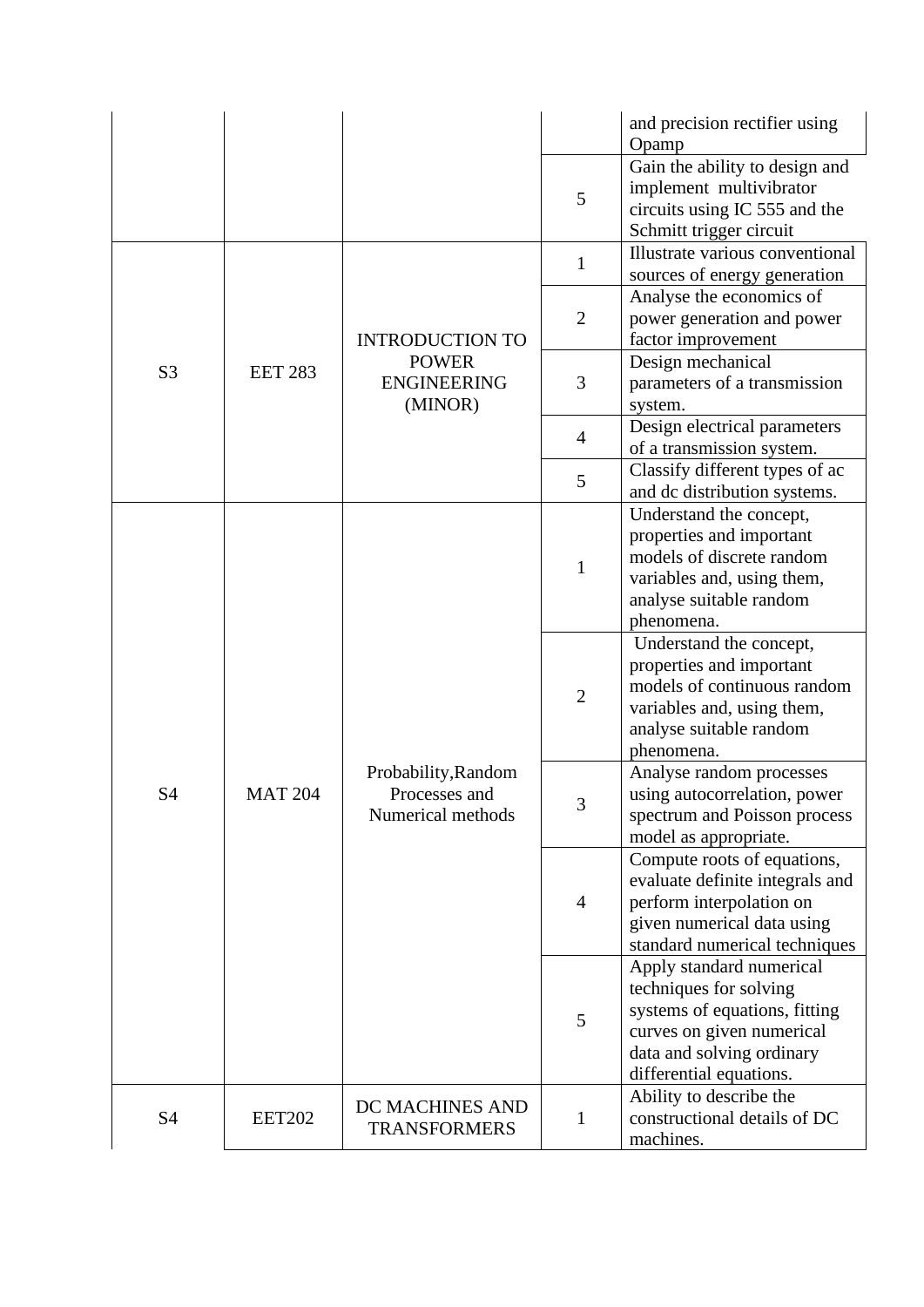|                |                |                        | $\overline{2}$ | Ability to analyze the<br>performance characteristics of      |
|----------------|----------------|------------------------|----------------|---------------------------------------------------------------|
|                |                |                        |                | DC generators.                                                |
|                |                |                        |                | Ability to Illustrate the                                     |
|                |                |                        |                | principle of operation of DC                                  |
|                |                |                        | 3              | motors, test the DC machines                                  |
|                |                |                        |                | to assess its performance,                                    |
|                |                |                        |                | explain the speed control                                     |
|                |                |                        |                | techniques of DC Motors and                                   |
|                |                |                        |                | select appropriate motor types<br>for different applications. |
|                |                |                        |                | Ability to describe the                                       |
|                |                |                        |                | constructional details and                                    |
|                |                |                        |                | modes of operation of single                                  |
|                |                |                        | $\overline{4}$ | phase transformers, analyse                                   |
|                |                |                        |                | the performance of                                            |
|                |                |                        |                | transformers under various                                    |
|                |                |                        |                | conditions and explain the                                    |
|                |                |                        |                | conditions for parallel                                       |
|                |                |                        |                | operation of transformers.                                    |
|                |                |                        |                | Ability to describe the                                       |
|                |                |                        |                | constructional details of three<br>phase transformers and     |
|                |                |                        | 5              | different connections of 3-                                   |
|                |                |                        |                | phase transformers and                                        |
|                |                |                        |                | explain the conditions for                                    |
|                |                |                        |                | parallel operation of                                         |
|                |                |                        |                | transformers.                                                 |
|                |                |                        |                | Apply vector analysis and                                     |
|                |                | <b>ELECTROMAGNETIC</b> | $\mathbf{1}$   | coordinate systems to solve                                   |
|                |                |                        |                | static electric and                                           |
|                |                |                        |                | magneticfield problems.                                       |
|                |                |                        | $\overline{2}$ | Apply Gauss Law, Coulomb's                                    |
|                |                |                        |                | law and Poisson's equation to<br>determine electrostatic      |
|                |                |                        |                | field parameters                                              |
|                | <b>EET 204</b> |                        | 3              | Determine magnetic fields                                     |
|                |                |                        |                | from current distributions by                                 |
|                |                | <b>THEORY</b>          |                | applying Biot-Savart's law                                    |
|                |                |                        |                | and                                                           |
|                |                |                        |                | Amperes Circuital law                                         |
|                |                |                        | $\overline{4}$ | Apply Maxwell Equations for                                   |
|                |                |                        |                | the solution of timevarying                                   |
|                |                |                        |                | fields                                                        |
|                |                |                        | 5              | Analyse electromagnetic                                       |
|                |                |                        |                | wave propagation in different<br>media.                       |
|                |                | <b>DIGITAL</b>         |                | Identify various number                                       |
| S <sub>4</sub> | <b>EET 206</b> | <b>ELECTRONICS</b>     | $\mathbf 1$    | systems, binary codes and                                     |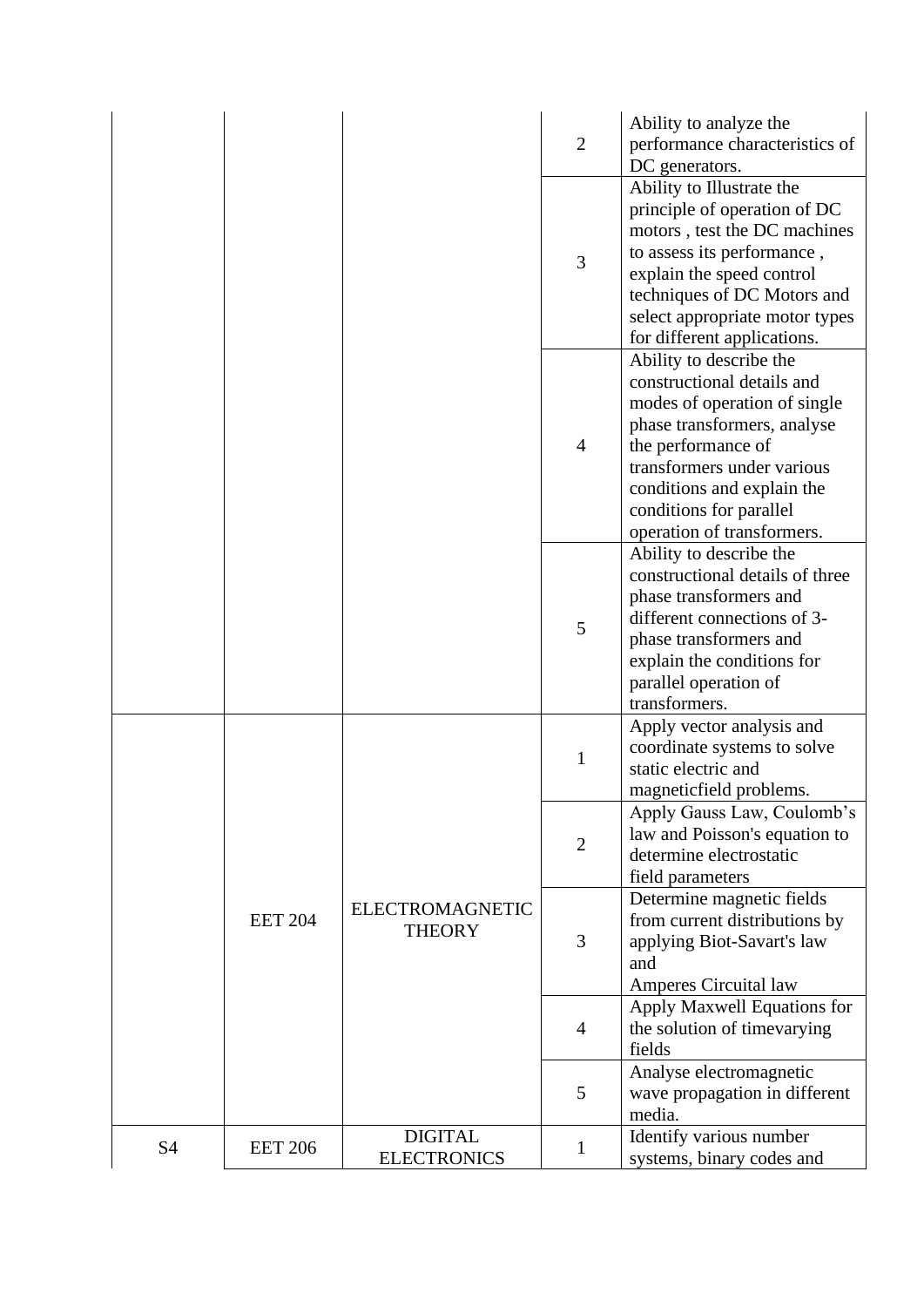|           |                |                                               |                | formulate digital functions<br>using Boolean algebra                                                                                                              |
|-----------|----------------|-----------------------------------------------|----------------|-------------------------------------------------------------------------------------------------------------------------------------------------------------------|
|           |                |                                               | $\overline{2}$ | Design and implement<br>combinational logiccircuits                                                                                                               |
|           |                |                                               | 3              | Design and implement<br>sequential logic circuits                                                                                                                 |
|           |                |                                               | $\overline{4}$ | Compare the operation of<br>various analog to digital and<br>digital to analog conversion<br>circuits.                                                            |
|           |                |                                               | 5              | Explain the basic concepts of<br>programmable logic devices<br>and VHDL.                                                                                          |
| <b>S4</b> | <b>EST 200</b> | <b>DESIGN AND</b><br><b>ENGINEERING</b>       | $\mathbf{1}$   | Students will be able to<br>identify various problems,<br>define them clearly & develop<br>creative ideas                                                         |
|           |                |                                               | $\overline{2}$ | Students will be aware of<br>different processes involved<br>in design                                                                                            |
|           |                |                                               | 3              | Students will be capable of<br>developing a model from the<br>prototype                                                                                           |
|           |                |                                               | 4              | Students will be able to design<br>quality products by<br>considering safety standards<br>& minimizing wastage                                                    |
|           |                |                                               | 5              | Students will be aware of the<br>post production aspects of a<br>product                                                                                          |
| <b>S4</b> | <b>MCN 202</b> | <b>Constitution of India</b>                  | 1              | Explain the background of the<br>present constitution of India<br>and features                                                                                    |
|           |                |                                               | $\overline{2}$ | Utilize the fundamental rights<br>and duties                                                                                                                      |
|           |                |                                               | 3              | Understand the union<br>executive, parliament and<br>judiciary                                                                                                    |
|           |                |                                               | $\overline{4}$ | Understand the state<br>executive, legislature and<br>judiciary                                                                                                   |
|           |                |                                               | 5              | Utilize the special provisions<br>and statutory institutions                                                                                                      |
| <b>S4</b> | <b>EEL 202</b> | <b>ELECTRICAL</b><br><b>MACHINES</b><br>LAB I | 1              | Capability to form an<br>equivalent circuit of induction<br>motors and improving the<br>starting torque of induction<br>motor using external rotor<br>resistance. |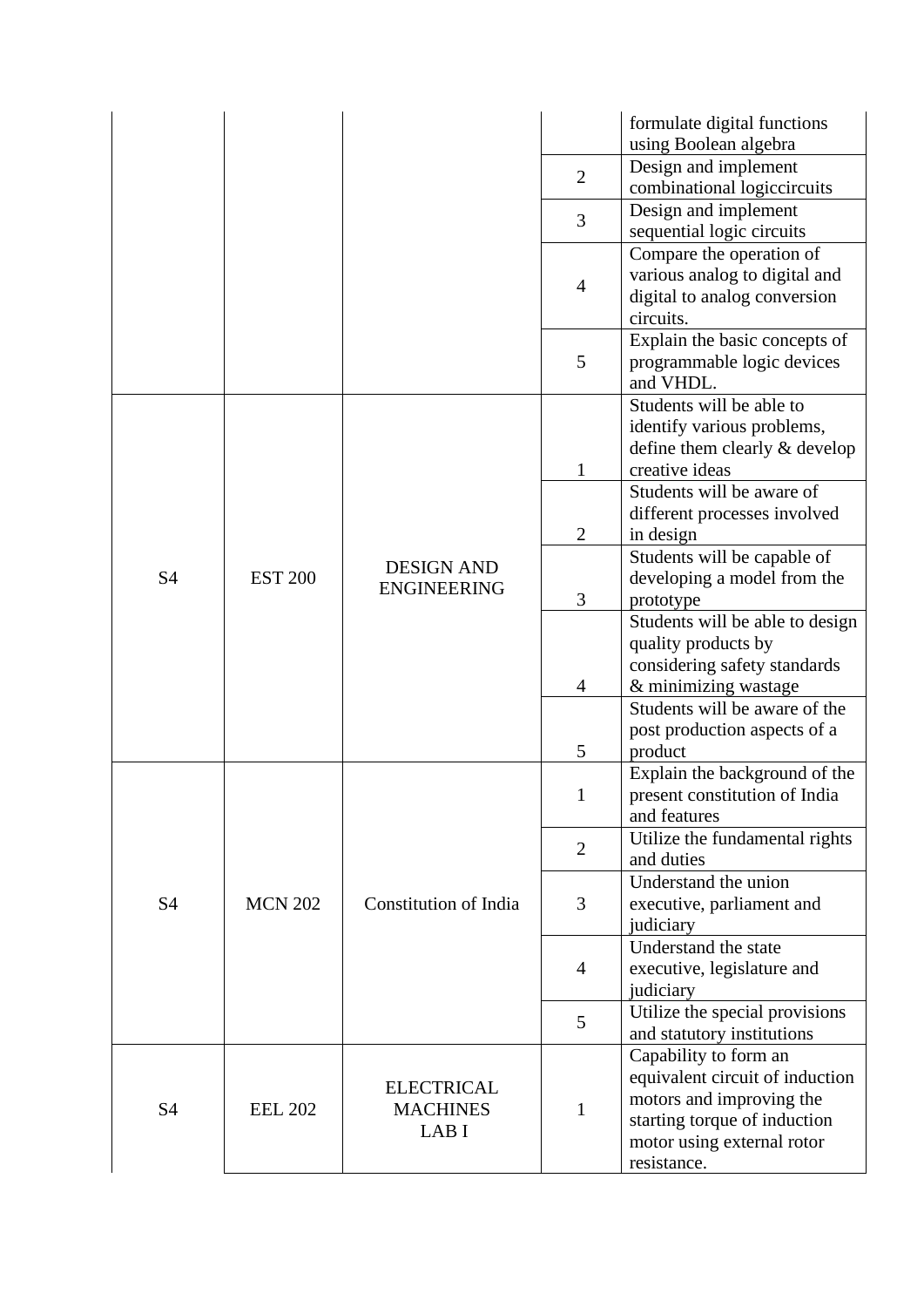|           |                |                                                                       | $\overline{2}$ | Ability to analyze the<br>performance of induction<br>generator and induction<br>motor.                                                   |
|-----------|----------------|-----------------------------------------------------------------------|----------------|-------------------------------------------------------------------------------------------------------------------------------------------|
|           |                |                                                                       | 3              | Graduates will acquire the<br>ability to find out the<br>regulation of alternators by<br>direct loading, emf/mmf<br>method, Potier method |
|           |                |                                                                       | $\overline{4}$ | Ability to synchronize and<br>analyze the performance<br>characteristics of alternator                                                    |
|           |                |                                                                       | 5              | Ability to determine the<br>voltage regulation of the<br>given salient pole alternator                                                    |
|           | <b>EEL 204</b> | <b>DIGITAL</b><br><b>ELECTRONICS LAB</b>                              | 1              | Familiarisation of digital ics<br>and Formulate digital<br>functions using Boolean<br>Algebra and verify<br>experimentally.               |
|           |                |                                                                       | $\overline{2}$ | Design and implement<br>combinational logic circuits.                                                                                     |
| S4        |                |                                                                       | 3              | Design and implement<br>sequential logic circuits.                                                                                        |
|           |                |                                                                       | 4              | Design a digital circuit for<br>practical application                                                                                     |
|           |                |                                                                       |                | Gain the ability to implement<br>simple circuits using a<br>hardware description                                                          |
|           |                |                                                                       | 5              | language VHDL<br>Illustrate various conventional                                                                                          |
|           | <b>EET 284</b> | <b>ENERGY SYSTEMS</b><br>(MINOR)                                      | 1              | sources of energy generation                                                                                                              |
| <b>S4</b> |                |                                                                       | $\overline{2}$ | Analyse the economics of<br>power generation and power<br>factor improvement                                                              |
|           |                |                                                                       | 3              | Design mechanical<br>parameters of a transmission<br>system.                                                                              |
|           |                |                                                                       | $\overline{4}$ | Design electrical parameters<br>of a transmission system.                                                                                 |
|           |                |                                                                       | 5              | Classify different types of ac<br>and dc distribution systems                                                                             |
| <b>S4</b> | <b>EET 292</b> | <b>NETWORK</b><br><b>ANALYSIS AND</b><br><b>SYNTHESIS</b><br>(HONORS) | $\mathbf{1}$   | Apply network topology<br>concepts in the formulation of<br>electric network problems.                                                    |
|           |                |                                                                       | $\overline{2}$ | Apply network topology<br>concepts in the solution of<br>electric network problems.                                                       |